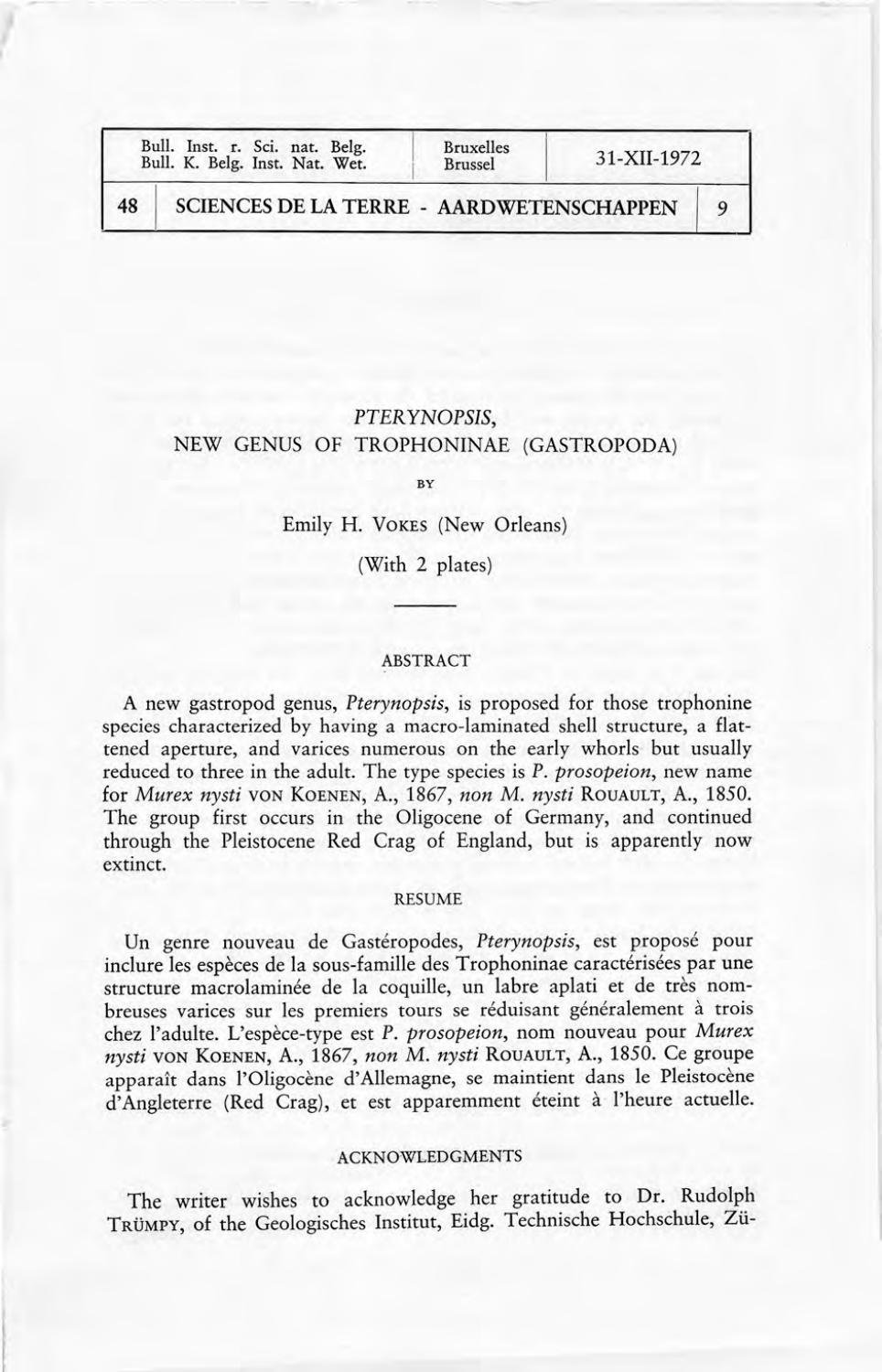### $E, H. VOKES$  48, 9

rich, Switzerland, for the loan of the European fossil material upon which this study was based. Dr. M. GLIBERT, of the « Institut royal des Sciences naturelles » of Belgium, kindly provided the photographs.

### INTRODUCTION

When the members of <sup>a</sup> group of species are placed in first one genus and then another for <sup>a</sup> period of over <sup>a</sup> hundred years, the chances are good that they actually belong in none of the presently available genera and eventually the species will be placed in <sup>a</sup> new genus erected for them. Such is the case with the well-known species « Murex » tristichus Beyrich, E., 1854, « Murex » nysti von Koenen, A., 1867, « Murex » tortuosus Sowerby, J. De C., 1823, and their congeners. All named in the broad genus Murex s.L, these species have been placed variously in the genera Pterynotus, Pterochelus, Pteropurpura and « Ocinebra » [= Ocenebral. This latter assignment by F. W. HARMER (1914), at first glance seemed the most unlikely of ail, but upon closer examination provided the key to the true placement of the group for the calcitic shell composition, which is characteristic of the Trophoninae as well as the Ocenebrinae, is not found in the subfamily Muricinae, to which Pterynotus and Pterochelus belong. It is found in Pteropurpura, a member of the Ocenebrinae, but this latter group is characterized by <sup>a</sup> closed siphonal canal and an aperture unlike that present in these « problem » species.

Superficially the resemblance to the trivaricate genera of the Muricinae is striking but study reveals that this is convergence and the group is more closely allied with the trophons. The trophonine characters are the dilated and flattened aperture, the laminated calcitic shell structure, and the irregular formation of the varices, which are numerous in the early stages but in the adult become reduced in number, usually to three. The species here referred to Pterynopsis n. gen., are most closely related to the genus Boreotrophon (type species : Murex clathratus LINNÉ, C., 1758), but differ in the lesser number of varices, for Boreotrophon has about twelve thin varices per whorl and Pterynopsis has but three thickened varices in the adult, although it has about twelve on the early whorls. The flattened aperture of Pterynopsis is comparable to the aperture in the Recent Boreotrophon orpheus (GOULD, A. A., 1849), B. multicostatus (ESCHSCHOLTZ, 1833), B. beringi (DALL, 1902), B. elegantulus (DALL, 1907), and others of this kind.

Both Pterynopsis and Boreotrophon have <sup>a</sup> thin chalky, external layer of shell, which bears the fine ornamentation, both axial and spiral. This layer is retained on most Recent specimens but it is almost invariably lost in fossil examples. As <sup>a</sup> resuit of this spalling of the outer surface, the perfect early whorls is exceedingly rare. All of the specimens examined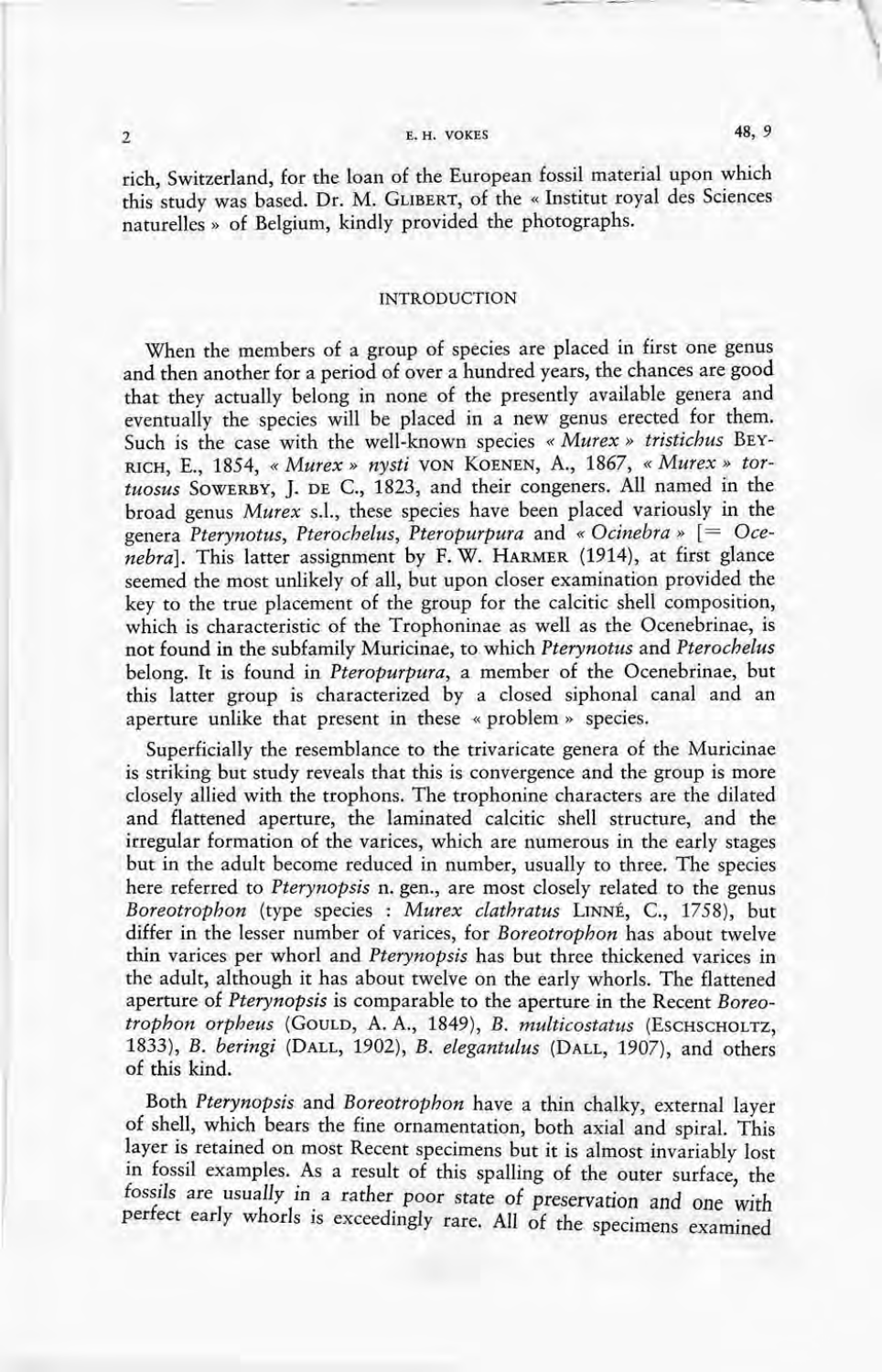### 48, 9 PTERYNOPSIS, NEW GENUS OF TROPHONINAE (GASTROPODA) 3

of « Murex » nysti from Edegem, Antwerp, Belgium, the type locality, have the early whorls more-or-less eroded and the nature of the nucleus cannot be ascertained. But the earliest post-nuclear whorls suggest <sup>a</sup> strong similarity of those of the Boreotrophon line. The same difficulty occurs with « Murex » tristicbus, the oldest member of the group and, therefore, of special interest. In our collections there are nine specimens from Neustadt-Magdeburg, the type locality, and all have an extremely worn appearance. Specimens figured by M. L. Tembrock (1963, Pl. 1, Fig. 5; Pl. 4, Fig. 1, 2) do give some idea of the nature of the early whorls. This same author has figured another specimen (Pl. 1, Fig. 6; Pl. 3, Fig. 14) from Söllingen, Germany, also referred to « Murex » tristichus that appears to the present writer to be a juvenile specimen of « Murex » bispinosus SOWERBY, J. DE C., 1823, a true Pterochelus, which occurs in the same beds.

### SYSTEMATIC PALEONTOLOGY

### Superfamily MURICACEA RAFINESQUE, C. S., 1815

### Family MURICIDAE Rafinesque, C. S., 1815

### Subfamily TROPHONINAE Cossmann, M., <sup>1903</sup>

### Pterynopsis n. gen.

Type species. — Pterynopsis prosopeion, new name for Murex nysti von Koenen, A., 1867, non M. nysti Rouault, A., 1850; also « M. tortuosus SOWERBY » NYST, P.H., 1843, non SOWERBY, J. DE C., 1823 (Pl. I, Fig. <sup>1</sup> a-c).

Derivatio nominis. — Combination of Pterynotus, a trivaricate muricine genus, and  $\psi(s)$  (Greek) = having the appearance of.

Diagnosis. — Muricoid gastropod, characterized by having <sup>a</sup> calcareous shell structure, tending to exfoliate; <sup>a</sup> dilated, flattened, subcircular aperture; and irregular number of varices, usually about twelve on early whorls diminishing to about three on later whorls.

 $Stringraphic range.$  The genus first appears in the Oligocene of Germany, with the species « Murex » tristichus. The line continues only through the Red Crag of England; there are no known living members of the genus.

Species attributed to the genus. — The following eleven species are considered to warrant placement in the new genus.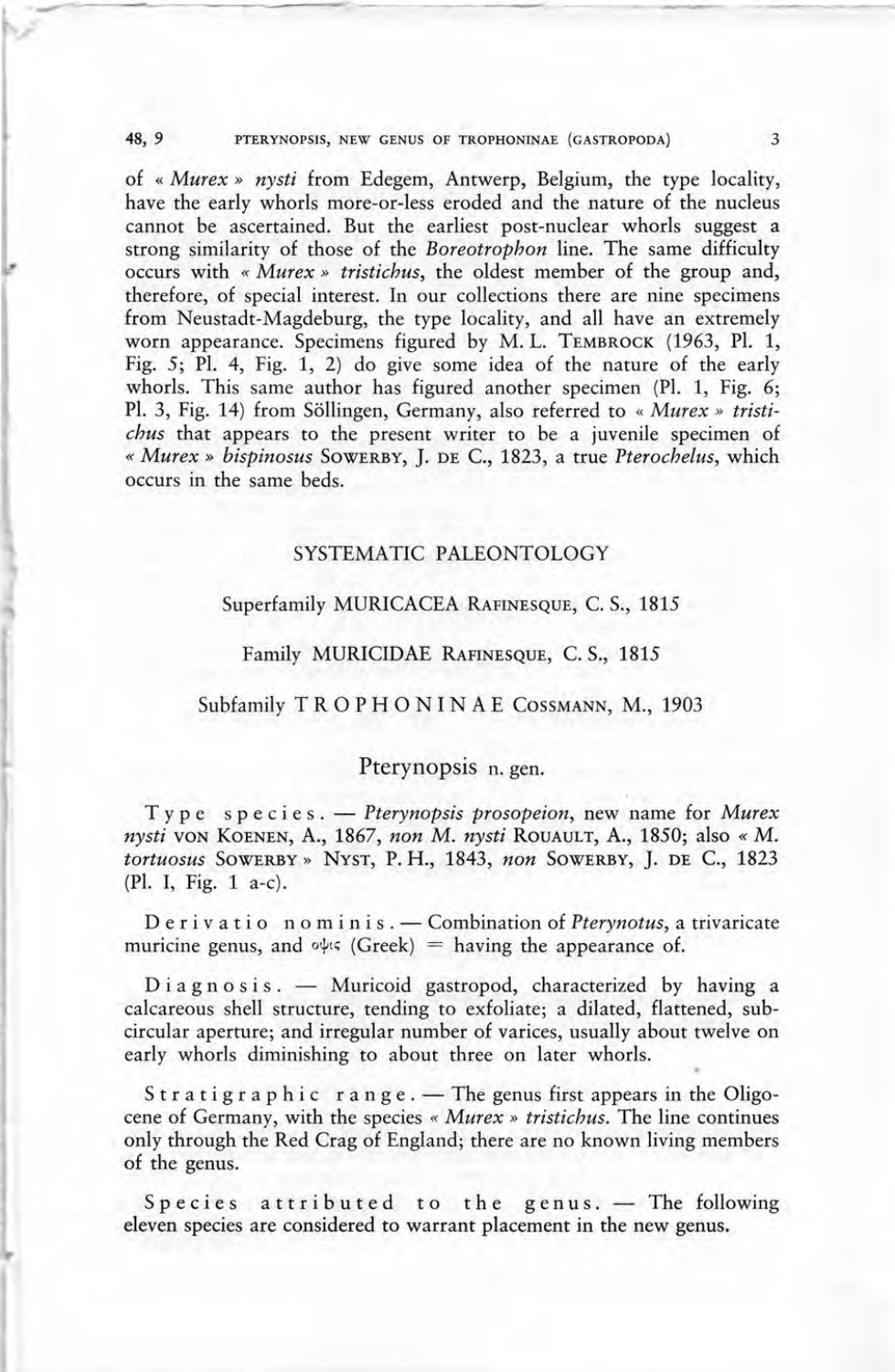#### 4 E.H. VOKES 48, 9

### Oligocène of Germany

Murex tristichus Beyrich, E., 1854, Zeitsch. Deutsch. Geol. GeselL, v. 6, p. 746, pl. 13, fig. <sup>1</sup> (Pl. II, Fig. <sup>1</sup> a, b). M. soellingensis Speyer, O., 1860, Zeitsch. Deutsch. Geol. GeselL, v. 12, p. 478, pl. 11, fig. <sup>1</sup> (orig. as söllingensis). M. triquetrus GIEBEL, C., 1861, Zeitsch. Gesammten Naturw. Jahrg., v. 17, p. 38.

### Miocene of Europe

- Murex badensis Nyst, P. H., 1881, Ann. Mus. Roy. Hist. Nat. Belg., Ser. Paléont., v. 3, p. 4; new name for « M. tortuosus Sowerby » Hörnes, M., 1856, pl. 25, fig. 5, non Sowerby. M. affinis von Eichwald, E., 1830, Naturhist. Lithauen, p. 244; 1855, Lethaea Rossica, p. 189, pl. 8, fig. <sup>10</sup> (non M. affinis GMELIN, J. F., 1791). Not « M. affinis von Eichwald. » Michelotti, G., 1847, Natur. Verhand. Hollandsche Maat. Wetensch. Haarlem, (Ser. 2) v. 3, pt. 2, p. 240, pl. 11, fig.  $9$  [= M. swainsoni Michelotti, G., 1847]. « M. tortuosus Sowerby » Friedberg, W., 1912, Mieczaki Miocenskie in Muz. Dzieduszyckich, v. 14, no. 2, p. 164, pl. 10, figs. 1, 2 [p. 162 of 1951 reprint] non Soweray. Pteropurpura angustifolia KAUTSKY, F., 1925, Abh. Preuss. Geol. Landesanst. Berlin, (N. F.) v. 97, p. 97, pl. 7, figs. 23 a, b.
- Pteropurpura parvifolia KAUTSKY, F., 1925, Abh. Preuss. Geol. Landesanst. Berlin, (N. F.) v. 97, p. 96, pl. 7, figs. 22 a, b.
- Pterynopsis prosopeion Vokes, E. H., n. nom. (Pl. I, Fig. <sup>1</sup> a-c). Murex nysti von Koenen, A., 1867, Palaeontographica, v. 16, pt. 2, p. 67; ibid., pt. 3, pl. 12, fig. 2; new name for « M. tortuosus Sowerby » NYST, P. H., 1843, p. 545, pl. 41, fig. 14, non SOWERBY, J. DE C. [non M. nysti Rouault, A., 1850, Mém. Soc. Géol. France, (Ser. 2) v. 2, p. 494],

Miocene (?) of Southwest Africa

Ocinebra dietrichi Böhm, A., in Kaiser, E., 1926, Die Diamantenwiiste Siidwest-Afrik., v. 2, pt. 19, p. 68, pl. 34, figs. 5, 5a.

## Plio-Pleistocene of England

Murex binominatus STAADT, L., in COSSMANN, R., 1909, Revue Crit. Paléozool., v. 13, p. 68; new name for M. tortuosus Sowerby, non BORSON, S., 1821 [Red Crag]. M. tortuosus SOWERBY, J. DE C., 1823, Minerai Conch., v. 5, p. 48, pl. 434, fig. <sup>2</sup> [non M. tortuosus Borson, S., 1821],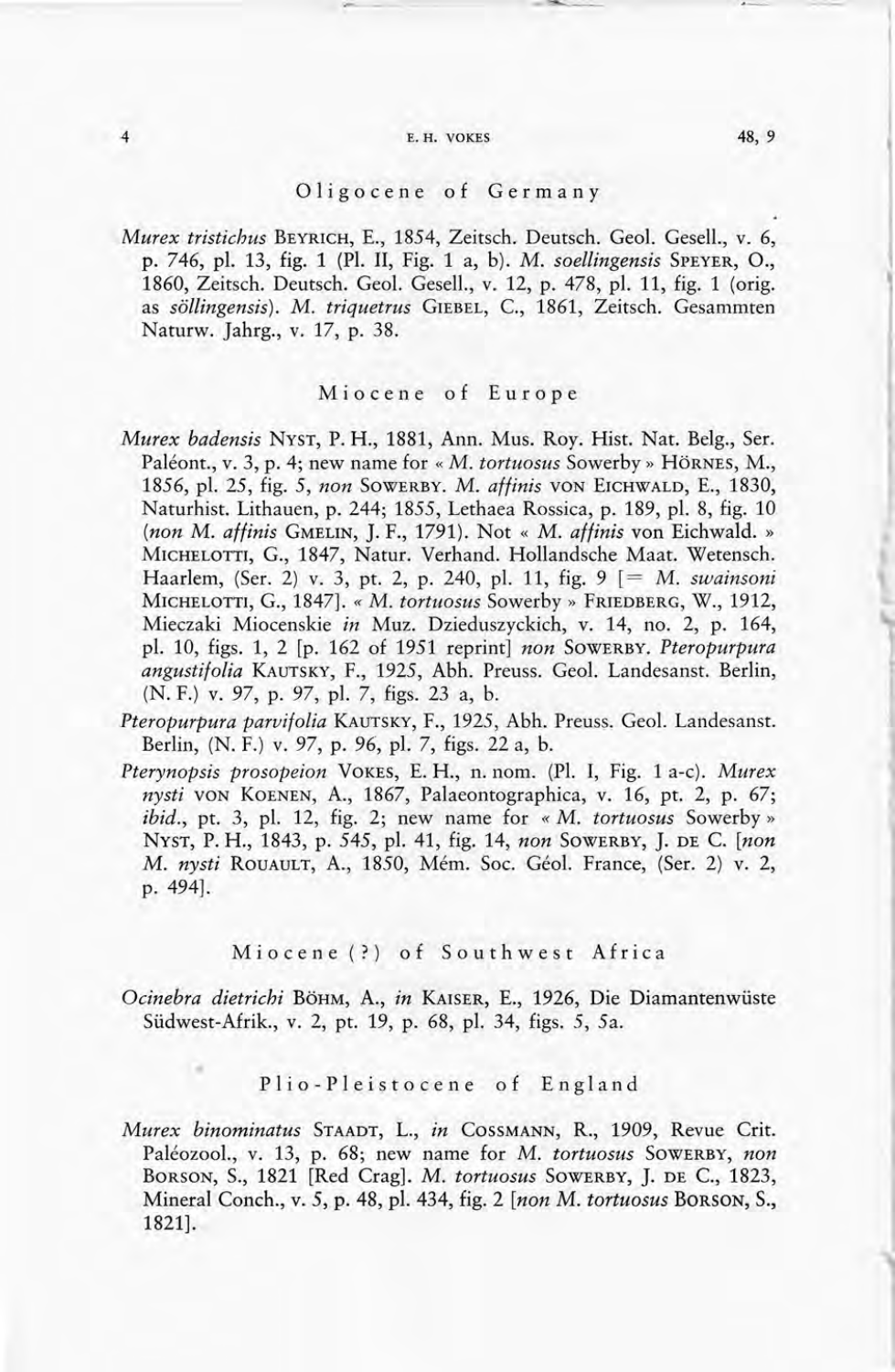

E. H. VOKES. — Pterynopsis, new genus of Trophoninae (Gastropoda)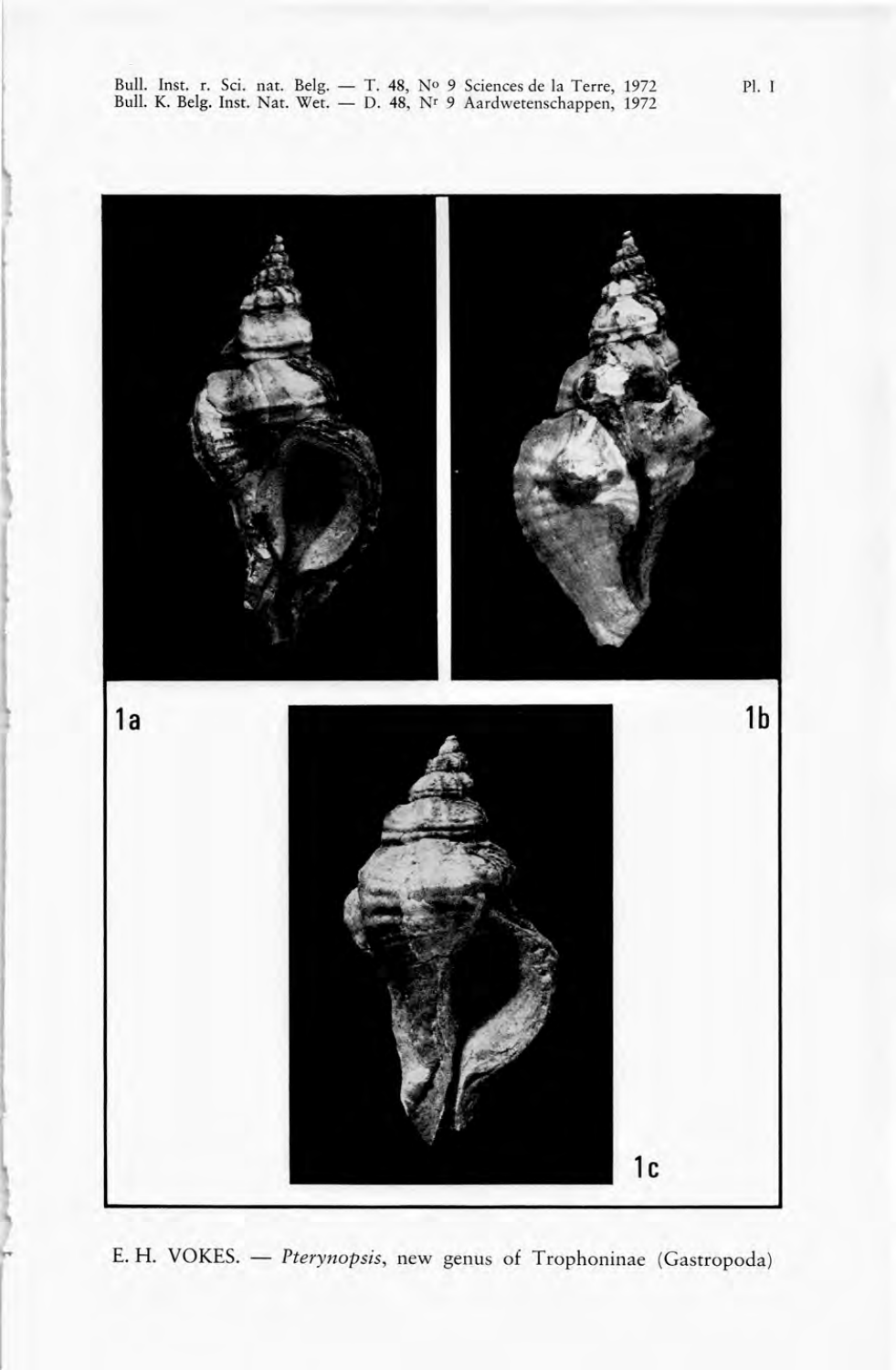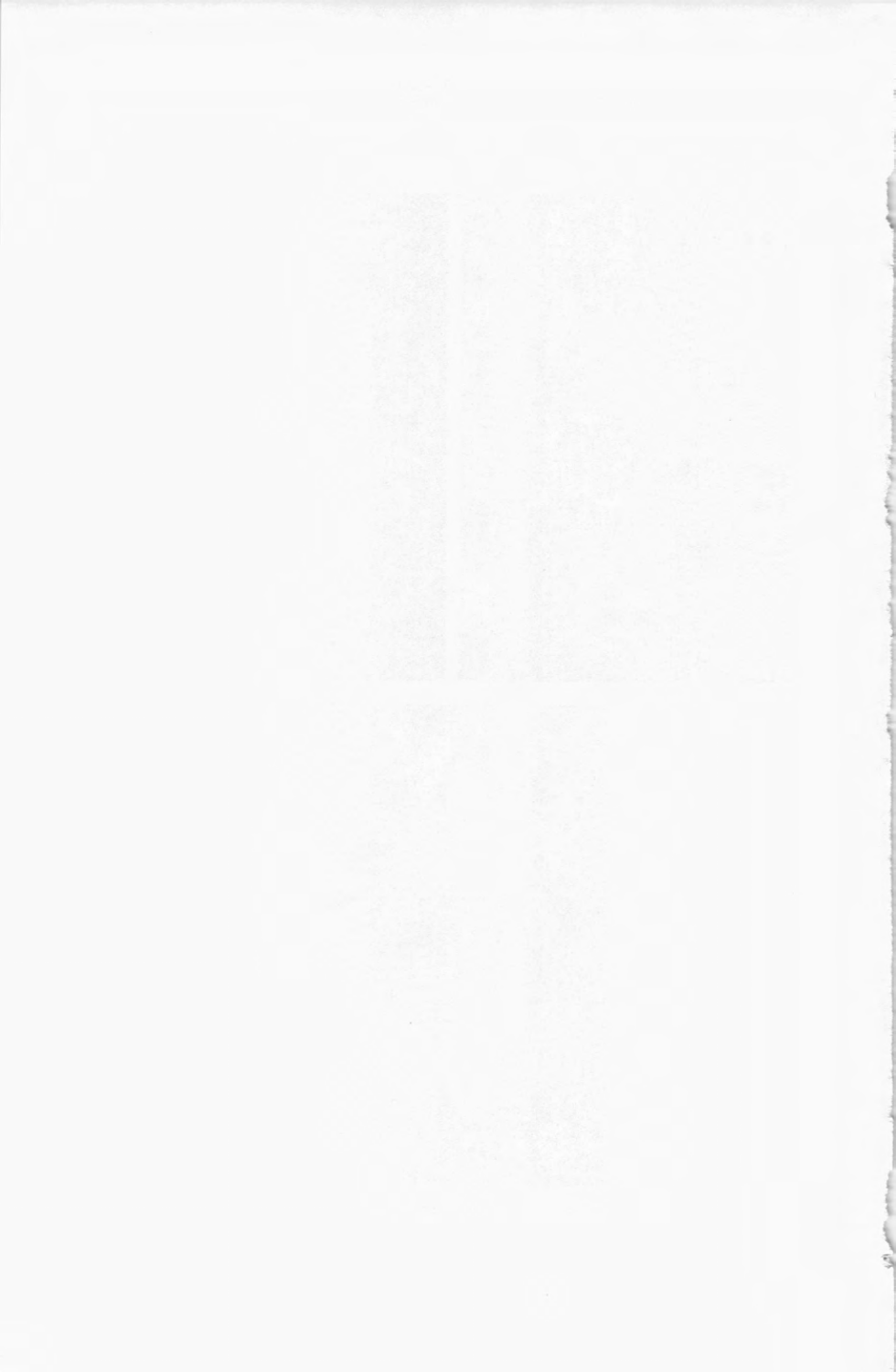

E. H. VOKES. - Pterynopsis, new genus of Trophoninae (Gastropoda)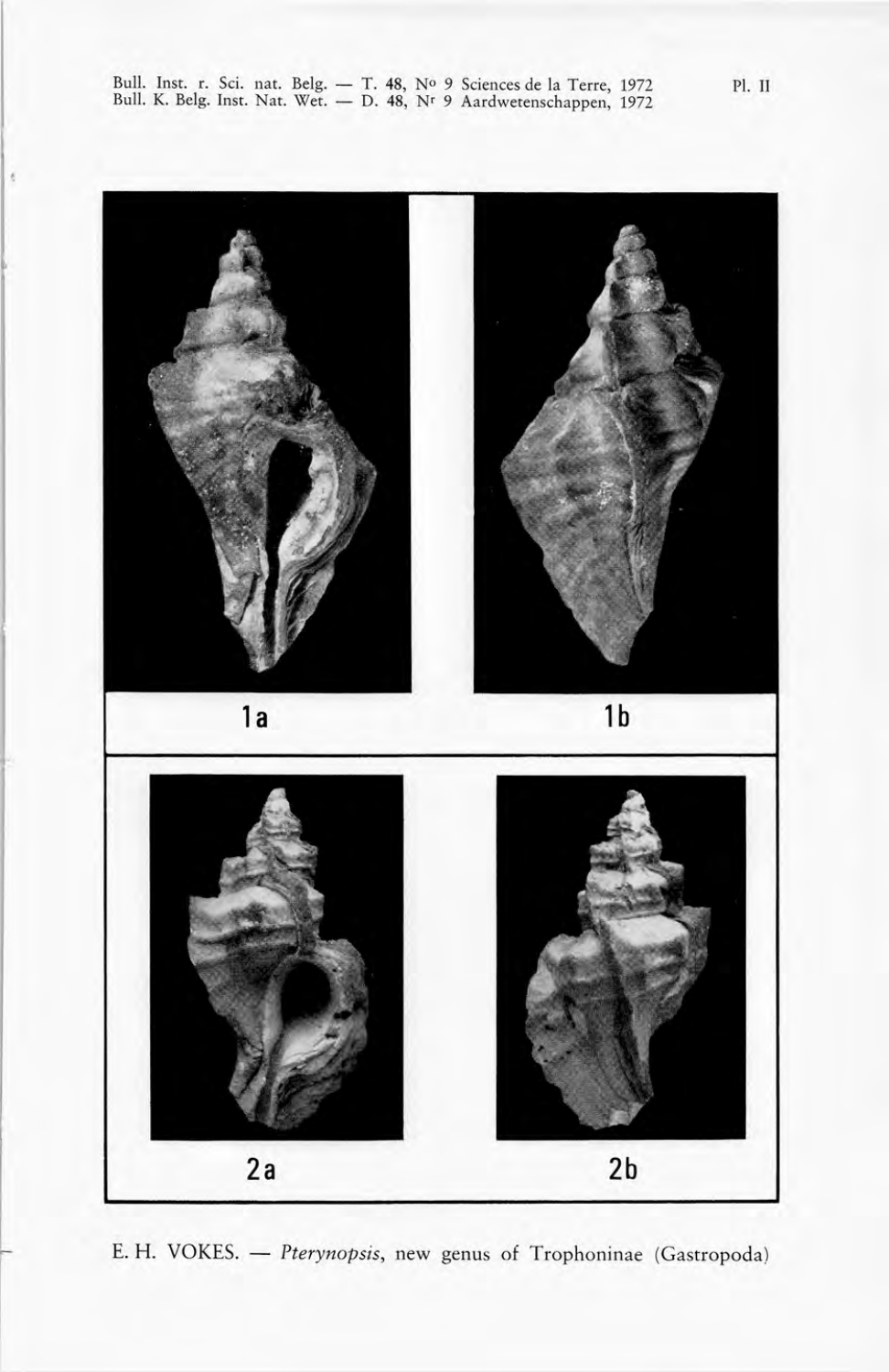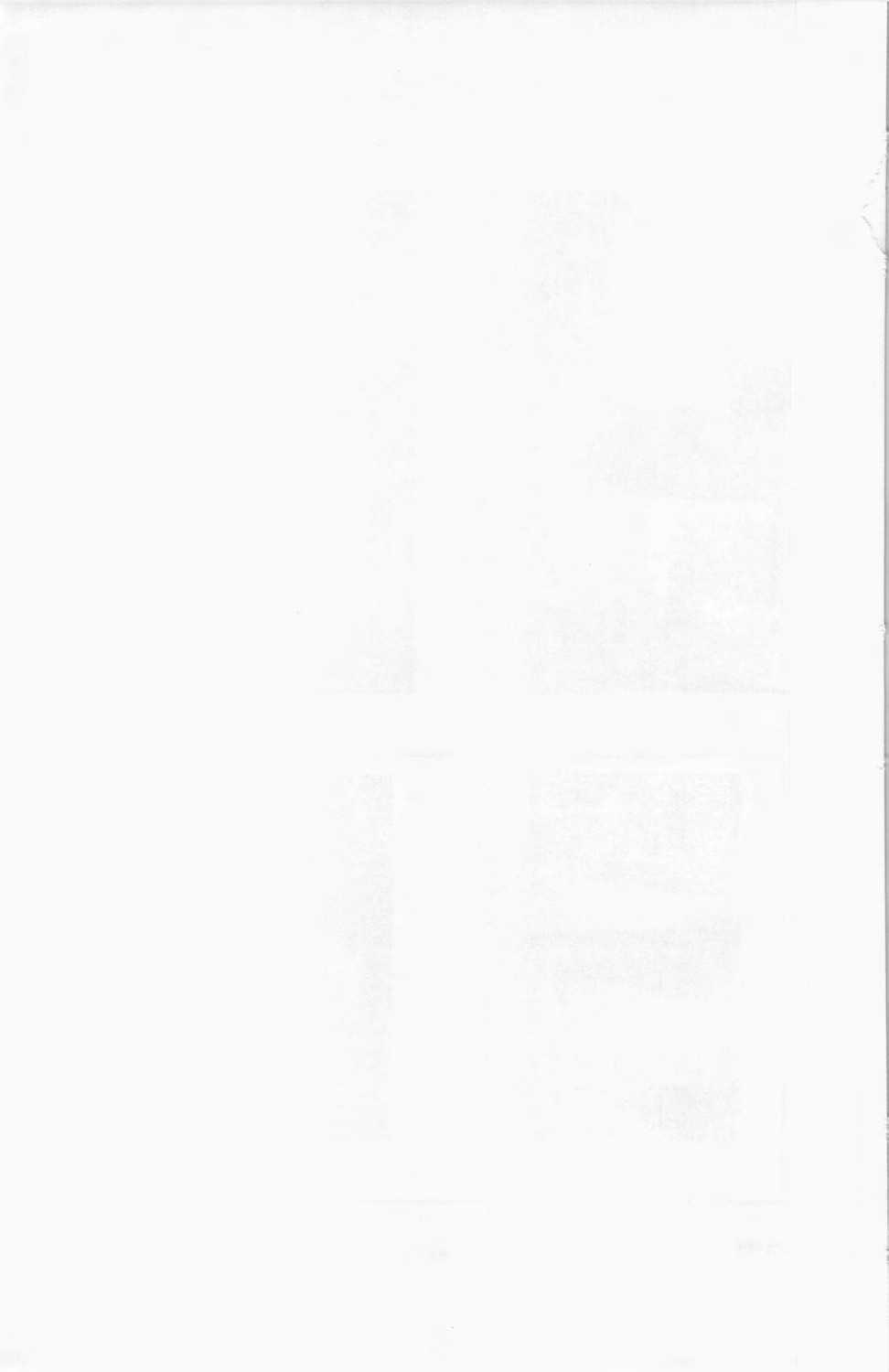48, 9 PTERYNOPSIS, NEW GENUS OF TROPHONINAE (GASTROPODA)

- Ocinebra boytonensis Harmer, F. W., 1914, Pliocene Moll. Gt. Brit., v. 1, pt. 1, in Palaeont. Soc., v. 67, p. 125, pl. 12, fig. 8, as tortuosus var. [Coralline Crag]. (Pl. II, Fig. 2 a, b).
- Ocinebra minor Harmer, F. W., 1914, Pliocene Moll. Gt. Brit., v. 1, pt. 1, in Palaeont. Soc., v. 67, p. 125, pl. 12, figs. 9-11, as tortuosus var. [Red Crag].
- Murex mona Bell, A., 1915, Geol. Mag., (Decade 6) v. 2, no. 610, p. 167, as tortuosus var. [nude name, list only].
- Ocinebra clathrata Harmer, F. W., 1918, Pliocene Moll. Gt. Brit., v. 1, pt. 3, in Palaeont. Soc., v. 70, p. 343, pl. 35, figs. 10, 14, as tortuosus var. [Red Crag].
- Ocinebra similis Harmer, F. W., 1918, Pliocene Moll. Gt. Brit., v. 1, pt. 3, in Palaeont. Soc., v. 70, p. 344, pl. 35, fig. 13, as pseudonysti var. [Red Crag].

### Discussion

The species originally figured by P. H. Nyst (1843, Pl. 41, Fig. 14) as « Murex tortuosus SOWERBY », from the late Miocene Antwerpian beds of Edegem, Belgium, is not the same as J. DE C. SOWERBY's species, consequently it was renamed « M. » *nysti* by A. von Koenen, 1867. Unfortunately the name  $M$ . *nysti* had been previously used by A. ROUAULT, 1850, for <sup>a</sup> species of Murex from the Eocene of Pau, France. It has been suggested by M. Glibert (1952, p. 91), and others, that P. H. Nyst's M. tortuosus is a synonym of *« Pteropurpura » parvifolia* Kautsky, F., 1925, but the two forms are distinct. « Pteropurpura » parvifolia is from the middle Miocene Hemmoor Stage of Germany and has <sup>a</sup> marked spine-like process at the shoulder on each varix. This trait is more akin to the Oligocene « Murex » tristichus than to the Antwerpian shell. It would seem that F. KAUTSKY's parvifolia is intermediate between the younger and older species. F. KAUTSKY's other species of « Pteropurpura » named at the same time,  $\ll P$ . » angustifolia, is identical to the shell figured by M. Hörnes (1856, Pl. 25, Fig. 5) that was subsequently named « Murex » badensis by P. H. Nyst.

It is possible that this group arose from <sup>a</sup> trivaricate Pterynotus ancestor. The first *Pterynopsis* has three varices on each of the later whorls, which are neatly aligned up the spire in the same manner as <sup>a</sup> Pterynotus. Only the shell structure seems markedly different and if « Murex » tristichus were the only species known with this shell type it would probably have gone unnoticed among the Pterynotus. But as P. tristichus seems unequivocially ancestral to the more divergent forms such as P. prosopeion and P. binominatus, it is more logical to associate it with its descendants. As we move through time the nature of the varices changes from three varices per whorl, which are each aligned with their counterpart on the previous turn, to a shell with three varices that are completely random in position with respect to those of the previous turn. P. prosopeion is in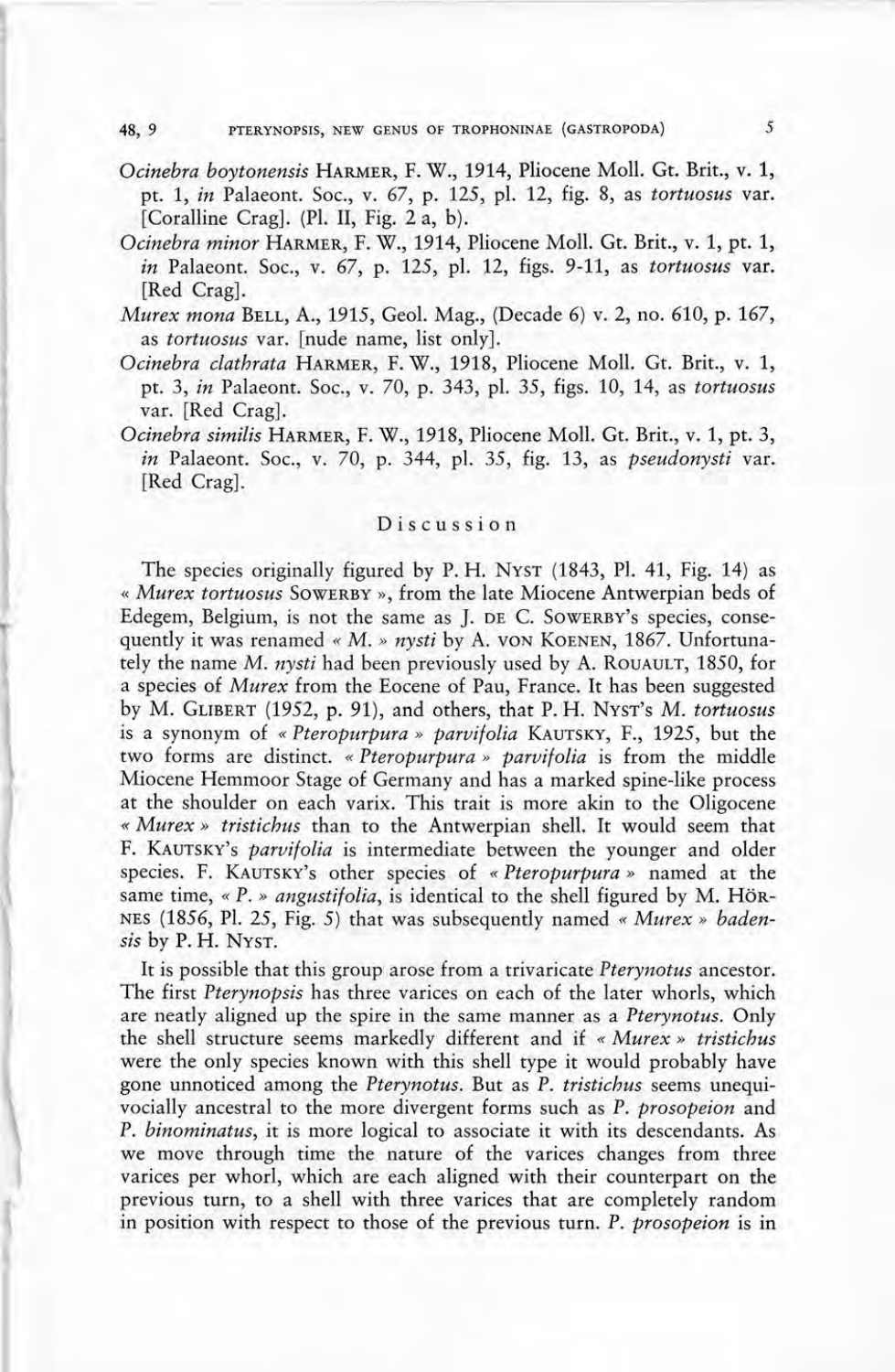an intermediate position and the varices on some specimens are aligned, on others not.

In the English Crag, we find in addition to the species listed above, four species named by S. V. Woop (1872, 1879) in the genus « Murex » and subsequently transferred to « Ocinebra » by F. W. HARMER (1918). These are : *pseudonysti, recticanalis, reedi* (all from the Coralline Crag), and *canhami* (Red Crag). These four all have a great similarity to the species here placed in Pterynopsis, but have more numerous varices, about 6 to 8 on each adult whorl. They seem to be intermediate between Pterynopsis and Boreotrophon. They could perhaps be placed in either genus equally well and are here relegated somewhat arbitrarily to the latter. As far as canhami is concerned, it should be noted that the specimen figured by M. GLIBERT (1959, Pl. 3, Fig. 2) under the name « Purpura (Tritonalia) canhami (S. V. WOOD) », is not that species but is Pterynopsis boytonensis (Harmer), here refigured in Plate II, Figures 2 a, b. It has been suggested by C. O. van REGTEREN-ALTENA et al. (1956, p. 88) that « Murex » canhami is the same species as « M. » tortuosus, and hence the correct name. However, I cannot agree with this evaluation. All specimens of « Murex » canhami in the collections of the British Museum of Natural History have six varices, as indicated by S.V. Woop, and this does not seem to be within the range of variation for members of Pterynopsis. Whether or not P. boytonensis is actually the same species as P. binominatus (i.e., tortuosus) is uncertain, but the nature of the aperture seems to be consistantly different in the two forms.

> Department of Geology, Tulane University, New Orléans, Louisiana 70118 U. S. A.

> > Date of issue 15.IV.1973

### Index Bibliographique

Glibert, M.

- 1952. Faune Malacologique du Miocene de la Belgique. 11. Gastropodes. (Mém. Inst.
- roy. Sc. nat. Belg., 121, 1-197.) 1959. Gastropodes du Diestien, du Scaldisien et du Merxemien de la Belgique. 3me Note. (Bull. Inst. roy. Sc. nat. Belg., 35, (10).)

Harmer, F. W.

1914-1918. The Pliocene Mollusca of Great Britain being supplementary to S. V. Wood's monograph on the Crag Mollusca. (1914, vol. 1, pt. 1, Palaeont. Soc., 67, 1-200; 1918, vol. 1, pt. 3, ibid., 70, 303-461.)

HÖRNES, M.

1856. Die Fossilen Mollusken des Tertiâr-Beckens von Wien. 1. Univalves. (Abh. K.-K. Geol. Reichsanst., 3, 1-736.)

Nyst, P. H.

1843. Description des Coquilles et de Polypiers fossiles des Terrains Tertiaires de la Belgique. (Acad. roy. Belg., Mém. cour., 17, 1-675.)

Tembrock, M. L.

1963. Muriciden aus dem Mittel- und Oberoligozàn und den Vierlandschichten des Nordseebekens. (Palaont. Abh., 1, 299-351.)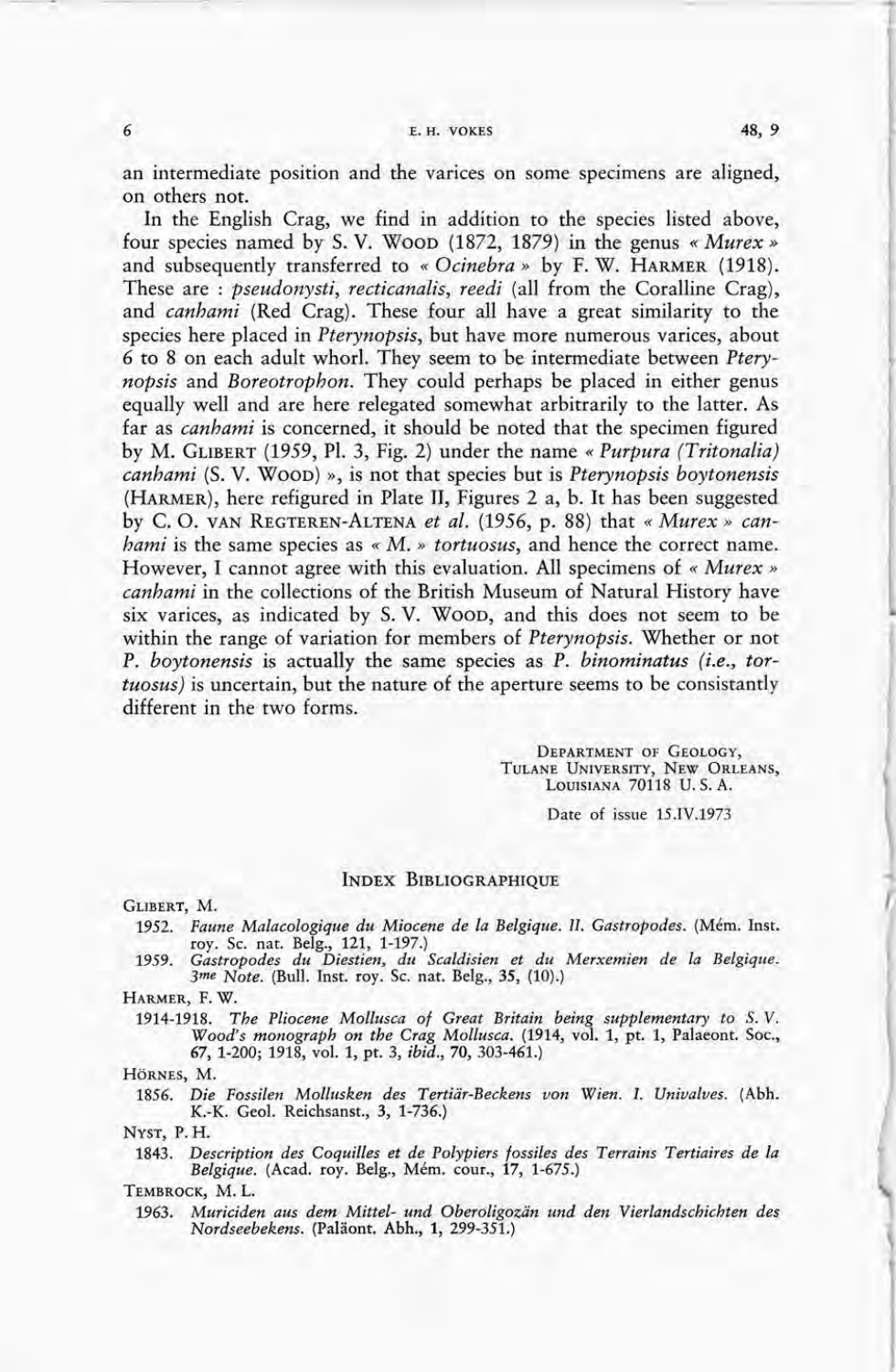Regteren-Altena, C. O. von, Bloklaner, A. and Pouderoyen, L. P.

1956. De fossiele schelpen van de Nederlandse stranden en zeegaten. 3. (Basteria,  $20, \text{nos } 4-5.$ )

Woods, S. V.

1872-1879. A monograph of the Crag Mollusca, or descriptions of shells from the middle and upper Tertiaries of the east of England. (1872, First suppl., Palaeont. Soc., 25, 1-99; 1879, Second suppl., ibid., 33, 1-58.)

### EXPLANATION OF PLATES

Specimens in the type Collection of Cenozoic Invertebrates (T. C. C. I.) of the Section of Mesozoic and Cenozoic Invertebrates, Department of Paleontology, « Institut royal des Sciences naturelles » of Belgium.

### PLATE I

Fig. 1a-c. — Pterynopsis prosopeion nom. nov., from the Sands of Edegem (Antwer-<br>pian), near Antwerp, Belgium. Size :  $\times$  3. 1a, b = T. C. C. I. nº 2332; 1c = T. C. C. I. n° 2335.

#### PLATE II

- Fig. la, b. Pterynopsis tristichus (Beyrich, 1854) from the Lattorfian of Lattorf, Germany. Size :  $\times$  3. T. C. C. I. nº 5606.
- Fig. 2a, b. Pterynopsis boytonensis (HARMER, 1914) from the Austruweel Sands (Scaldisian) of Antwerp, Belgium. Size :  $\times$  3/2. T. C. C. I. nº 9474.